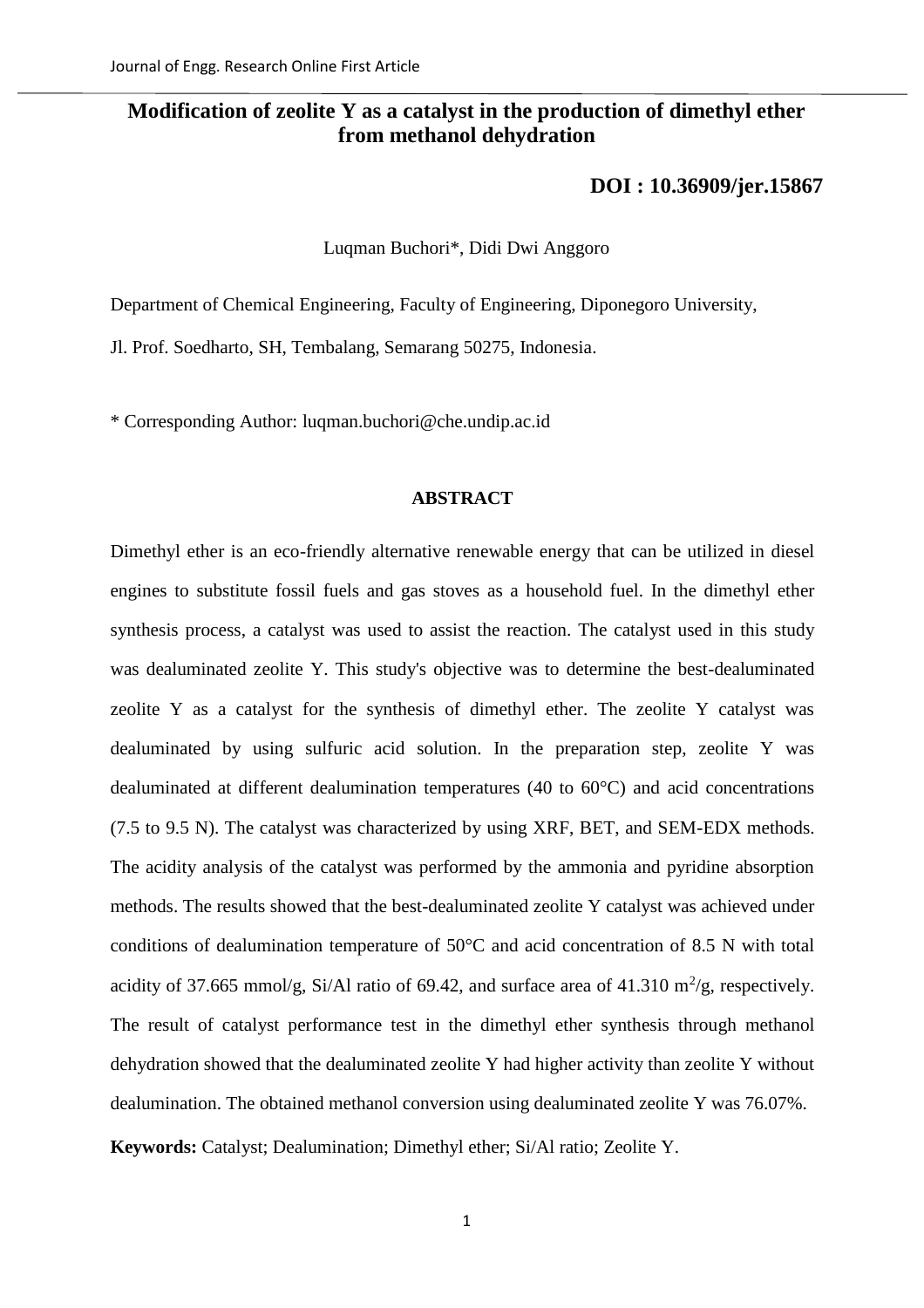### **INTRODUCTION**

Dimethyl ether (DME) is an eco-friendly alternative fuel that can be utilized to substitute fossil fuels. Dimethyl ether has better characteristics than other fuels, such as colorless, fragrant, non-toxic, biodegradable, non-corrosive, no contain sulfur and nitrogen so emissions are much lower than fossil diesel oil (Cai et al., 2016).

Dimethyl ether can be produced through 2 methods, the direct process and indirect process methods. The direct process method is the dimethyl ether formation process in one reactor that involves two processes, namely the synthesis of methanol (through hydrogenation of CO) and dehydration of methanol into dimethyl ether. Meanwhile, the indirect process is the dimethyl ether formation process consisting of 2 steps, including methanol synthesis from syngas using  $Cu/ZnO/Al<sub>2</sub>O<sub>3</sub>$  catalyst and methanol dehydration producing dimethyl ether using an acid catalyst (Catizzone et al., 2015).

Zeolite is aluminosilicate micropore crystals with various structures. Moreover, zeolite has intrinsic properties such as high surface area and thermal stability, strong acidity, and good selectivity, so that it is suitable when applied to processes that require high temperatures (Verboekend et al., 2016) such as the methanol dehydration process to DME.

The use of synthetic zeolites in a synthesis process is sometimes not in accordance with the expected results. For this reason, the catalyst needs to be modified to change the properties of the catalyst to match the desired specifications. One of the modifications of zeolite is dealumination. The dealumination process is carried out using an acid solution to remove the aluminum metal in zeolites. The dealumination process of zeolite aims to increase the acidity of the zeolite by increasing the Si/Al ratio (Müller et al., 2015). The higher acidity of zeolite will improve the performance and efficiency of the zeolite itself (Catizzone et al., 2015).

Dehydration of methanol into dimethyl ether (DME) can use various types of catalysts from acidic solid materials such as γ-alumina, silica-alumina, copper-alumina, zeolites, etc. (Chiang and Lin, 2017). Some researchers used the  $\gamma$ -alumina catalyst in the experiment of methanol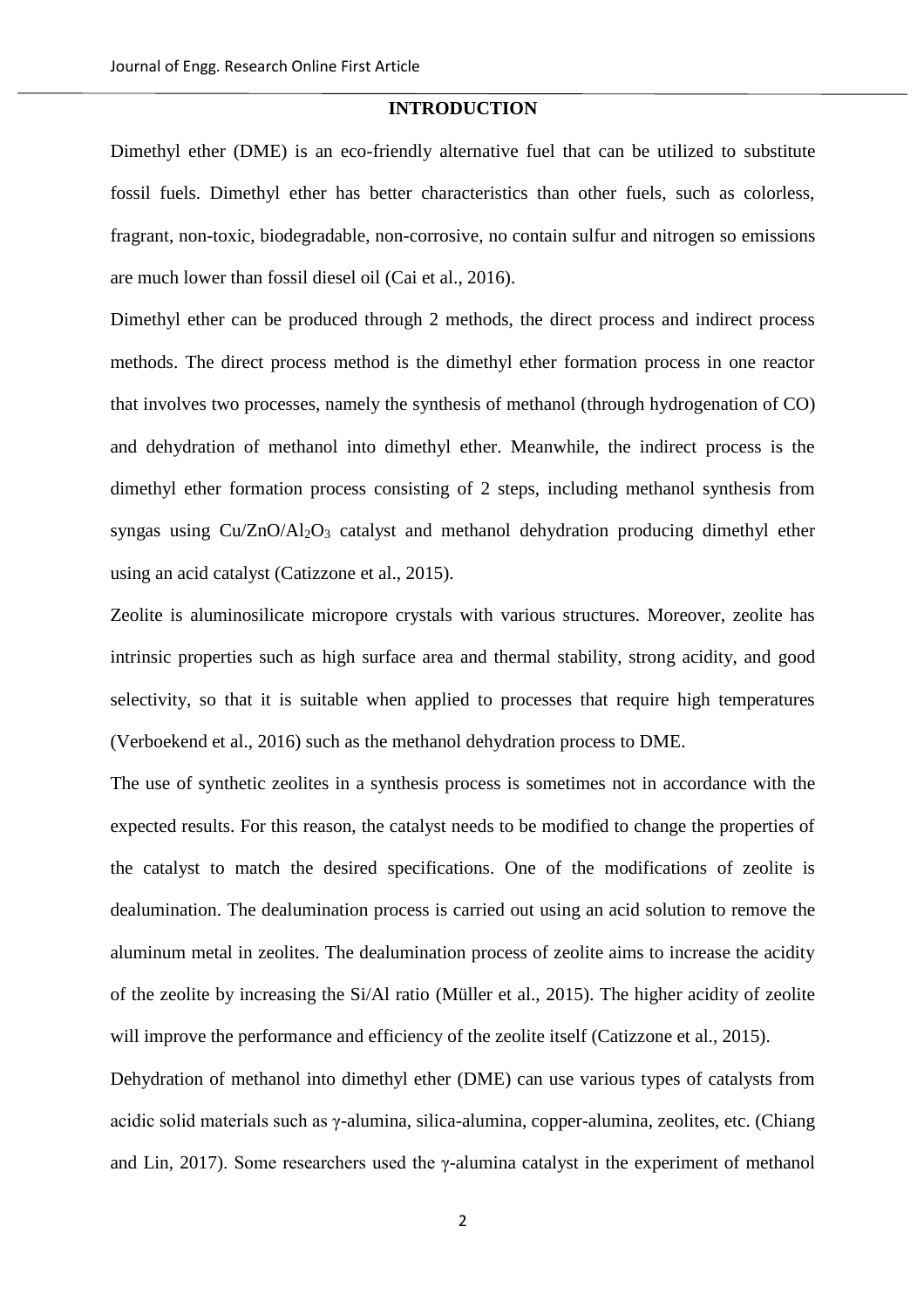dehydration to DME (Armenta et al., 2020; Kosova and Kurnia, 2011). The results show that the yield and selectivity of dimethyl ether obtained are relatively low.

The use of dealuminated zeolite Y in the methanol dehydration process to dimethyl ether has not been widely found in previous literature. The use of zeolites, such as zeolite Y, ZSM-5, Modernite, as a catalyst in the methanol dehydration process to DME, has been carried out by several researchers. However, the use of these catalysts has a drawback, namely the formation of other products than DME and coke deposition when the methanol dehydration process was conducted at high temperatures. In contrast, when the methanol dehydration process was carried out at low temperatures, it was difficult to achieve adequate methanol conversion (Hosseininejad et al., 2011). The use of the dealuminated Y zeolite was carried out by DeCanio et al. (1986) showed that the catalytic activity of dealuminated zeolite Y became relatively inactive at 750 °C.

The results of these studies indicate that the catalyst used in the methanol dehydration process to DME has several weaknesses and low activity. Therefore, the catalysts with good natures, including acidity, surface area, Si/Al ratio, crystallinity, pore size, and can be operated at moderate temperatures, are needed. The main objective of this research is to characterize the dealuminated zeolite Y prepared through acid treatment. The effect of dealumination temperature and acid concentration was studied. The best results from zeolite Y characterization were tested on the dimethyl ether synthesis from methanol dehydration. The utilization of dealuminated zeolite Y in DME production is supposed to enhance the methanol conversion so that it will increase the resulting DME product.

# **MATERIALS AND METHODS**

#### **Materials**

Zeolite Y was used as raw material obtained from Surabaya, Indonesia. Chemicals including methanol (99.99%), sulfuric acid (95-97%), ammonia solution (25%), and pyridine for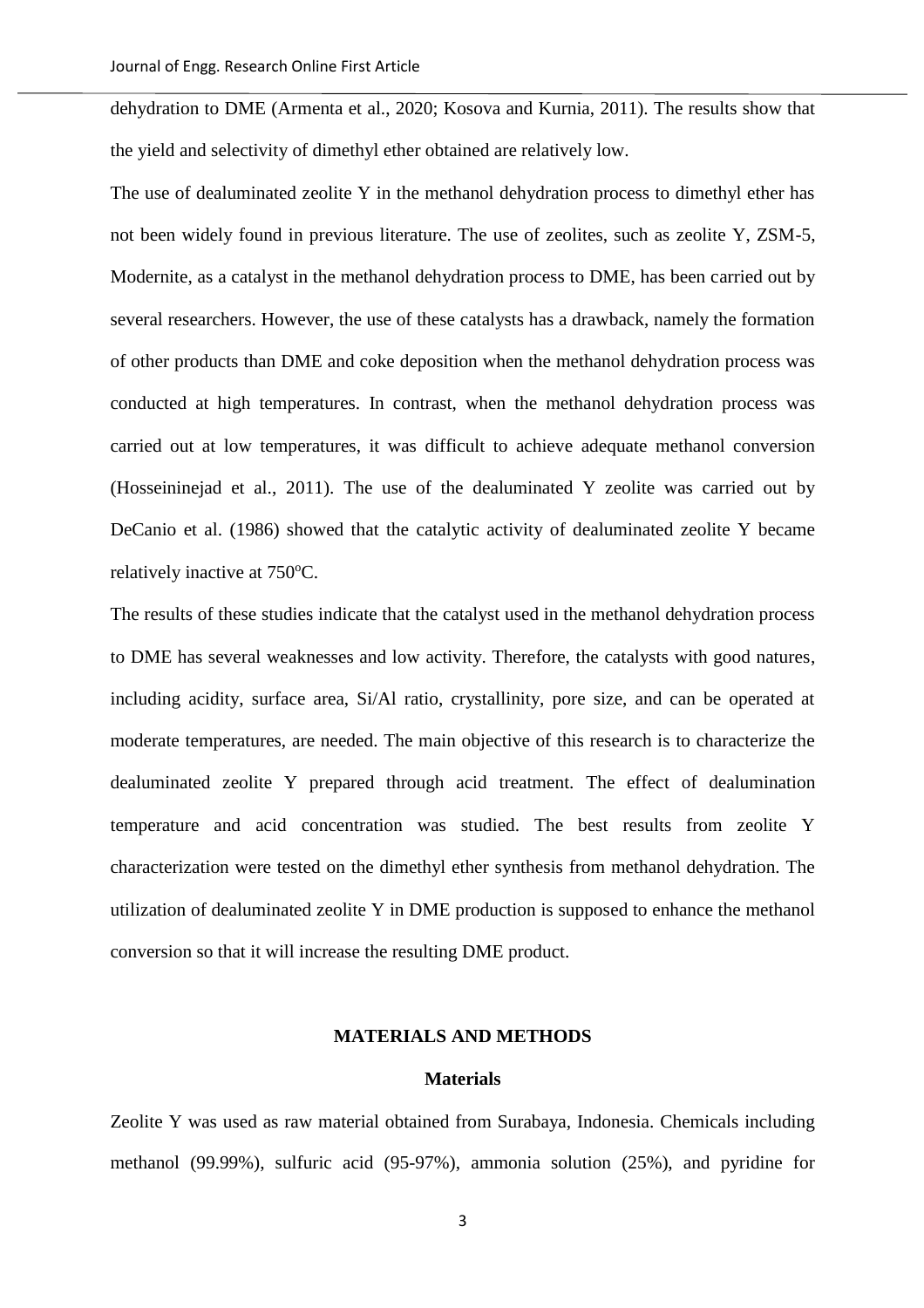analysis were obtained from Merck (Germany). Aquadest was obtained from the MeR-C (Membrane Research Centre) laboratory, Diponegoro University, Indonesia.

## **Dealuminated catalyst preparation**

The zeolite Y dealumination process was carried out through several stages. The first stage was making the  $H<sub>2</sub>SO<sub>4</sub>$  solution. The concentration of the acid solution was varied at 7.5; 8; 8.5; 9; and 9.5 N, respectively. Twenty-five grams of zeolite Y was then added into the  $H_2SO_4$ solution. The dealumination process was carried out at a certain temperature according to the variable while stirring for 3 hours. The dealumination temperature was varied at 40, 45, 50, 55 and 60°C, respectively. Furthermore, the mixture was washed and filtered using a vacuum pump (Krisbow 1/3HP KW19-533). The filtered zeolite Y was then dried at 110°C in an oven (Memmert UN 55 B214.0281) for 1 hour. Subsequently, the dried zeolite Y was calcined in the Ney Vulcan furnace (D-550-240V) at 550°C for 3 h. The result of calcination was in the form of dealuminated zeolite Y.

#### **Catalyst characterization**

Testing and characterization of the catalyst were conducted through acidity test, X-Ray Fluorescence (XRF), surface area testing, and Scanning Electron Microscopy-Energy Dispersive of X-ray Spectroscopy (SEM-EDX).

The acidity test was carried out by flowing the pyridine and NH<sub>3</sub> gases into catalysts. Determination of the acid sites amount on zeolite Y was conducted by the gravimetric method using ammonia and pyridine vapors as the adsorbents. Total acidity, surface acidity, and cavity acidity were calculated using equations (1), (2), and (3),

$$
TA\left(\frac{mmol}{g}\right) = \frac{W_{NH_3}(g)}{MW_{NH_3}\left(\frac{g}{mol}\right) \times W_{sample}(g)} \times 1000\left(\frac{mmol}{mol}\right)
$$
 (1)

$$
SA\left(\frac{mmol}{g}\right) = \frac{W_{pyridine}(g)}{MW_{pyridine}\left(\frac{g}{mol}\right) \times W_{sample}(g)} \times 1000\left(\frac{mmol}{mol}\right)
$$
 (2)

$$
CA\left(\frac{mmol}{g}\right) = TA\left(\frac{mmol}{g}\right) - SA\left(\frac{mmol}{g}\right) \tag{3}
$$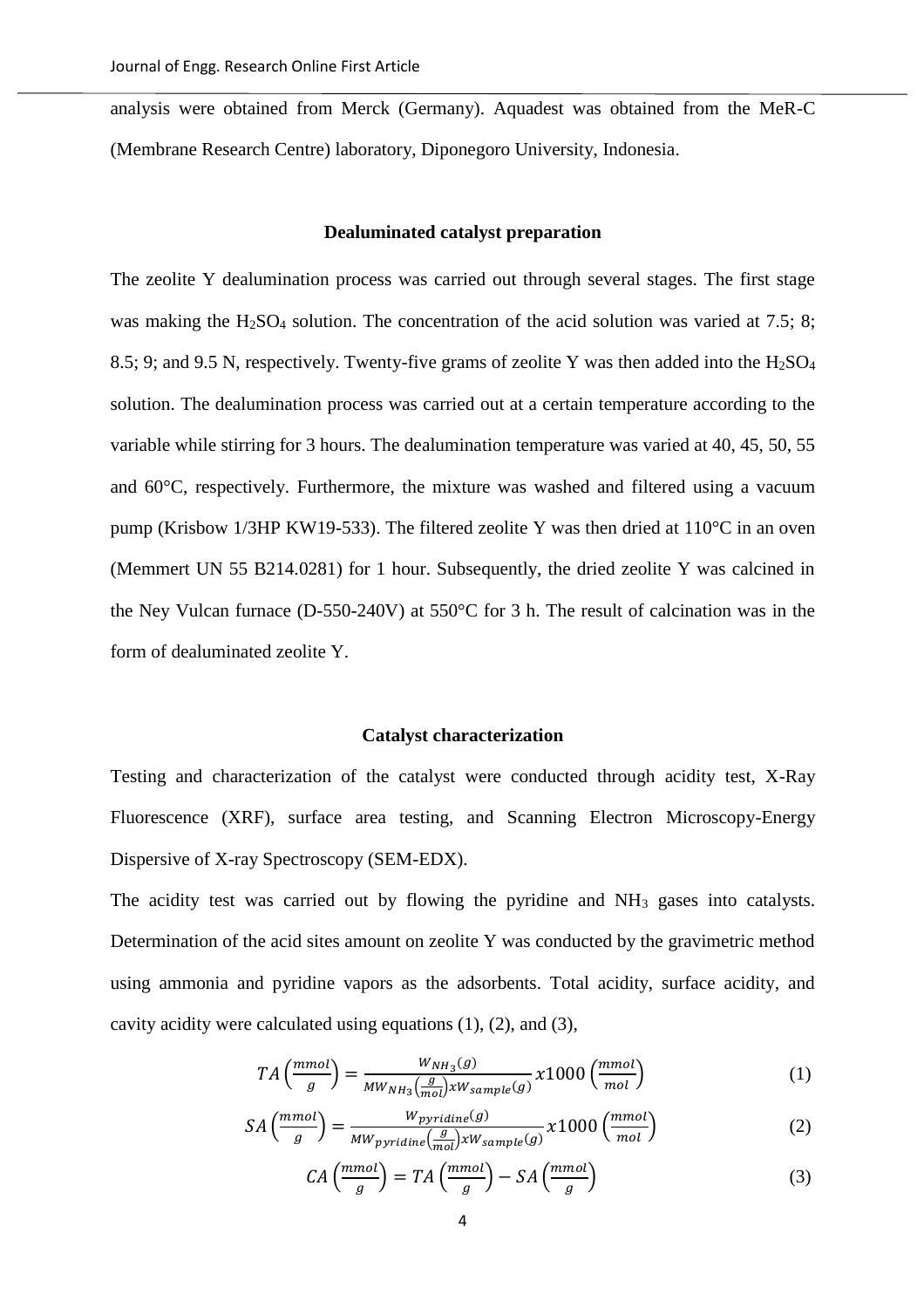Where TA is Total Acidity; SA is Surface Acidity; CA is Cavity Acidity;  $W_{NH_3}$  is weight of NH<sub>3</sub>;  $W_{pyridine}$  is weight of pyridine;  $MW_{NH_3}$  is molecular weight of NH<sub>3</sub>;  $MW_{pyridine}$  is molecular weight of pyridine; and  $W_{sample}$  is weight of sample.

XRF analysis was carried out under vacuum using a Rigaku Supermini200 equipped with a Benchtop tube below sequential wavelength dispersive X-ray fluorescence (WDXRF) spectrometer. The zeolite Y surface area was analyzed by using the Brunauer-Emmett-Teller (BET) method. In this study, catalyst morphology was characterized by SEM JEOL JSM6510LA.

# **The experimental work on synthesis of dimethyl ether**

The experimental work was used to evaluate the catalytic activity of zeolite Y catalyst. The experimental work on synthesis of dimethyl ether was carried out in a fixed bed stainless steel column reactor. The reactor has 1 in (2.54 cm) inner diameter and 15.0 g catalyst loading. Liquid methanol (purity > 99.99%) is put into a three-neck flask and evaporated. After that, the methanol which has changed in the gas phase flows to the reactor which has contained the dealuminated zeolite Y catalyst. The methanol dehydration process to DME is conducted in a reactor at 250°C and atmospheric pressure. The product obtained from the reactor is taken after the methanol dehydration process lasts for 1 hour. Next, the product is analyzed using Gas Chromatography-Mass Spectrometry (GCMS) (SHIMADZU, Restex RTX1-MS column). Experimental setup for the methanol dehydration process is shown in Figure 1.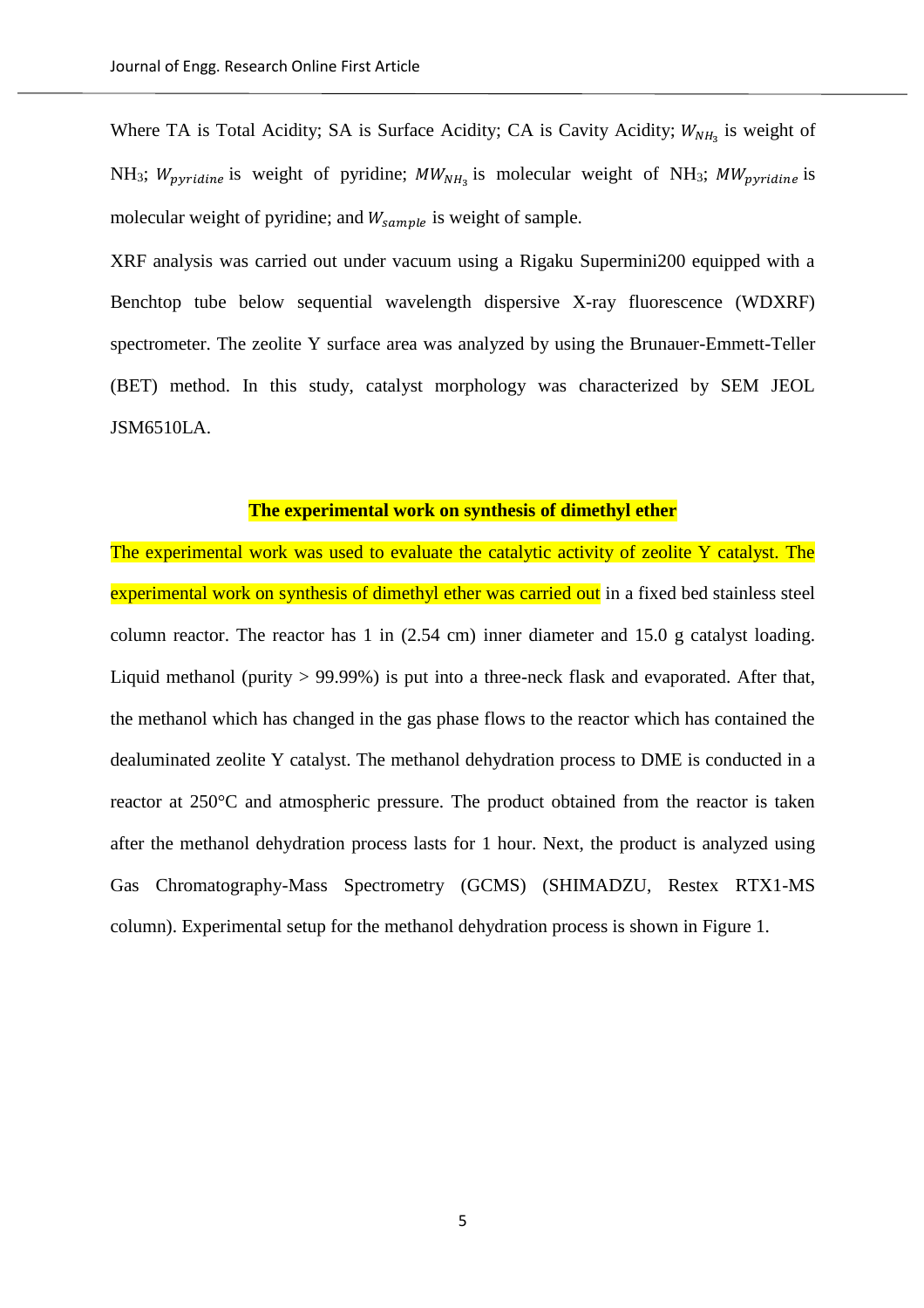

**Figure 1.** Experimental set up for methanol dehydration

#### **RESULTS AND DISCUSSIONS**

#### **Effect of dealumination on the acidity of zeolite Y**

The ammonia and pyridine absorption tests were performed to establish the acid sites amount or acidity of the zeolite Y (Sulistyowati et al., 2018). The acidity of zeolites can be expressed in mmol ammonia and mmol pyridine per gram of catalyst. The acidity values of zeolite Y without dealumination are presented in Table 1, while the acidity test results of dealuminated zeolite Y are shown in Table 2 and Table 3.

**Table 1.** The acidity values of zeolite Y without dealumination.

| <b>Treatment of zeolite Y</b> | <b>Total acidity</b> | <b>Surface acidity</b> | <b>Cavity acidity</b> |
|-------------------------------|----------------------|------------------------|-----------------------|
|                               | (mmol/g)             | (mmol/g)               | (mmol/g)              |
| Without Dealumination         | 25.167               | 12.585                 | 12.582                |

Based on the acidity analysis results shown in Table 1, it indicates that the value of total acidity, surface acidity, and cavity acidity of zeolite Y without dealumination is smaller than the acidity value of dealuminated zeolite Y (Tables 2 and 3). This difference is due to the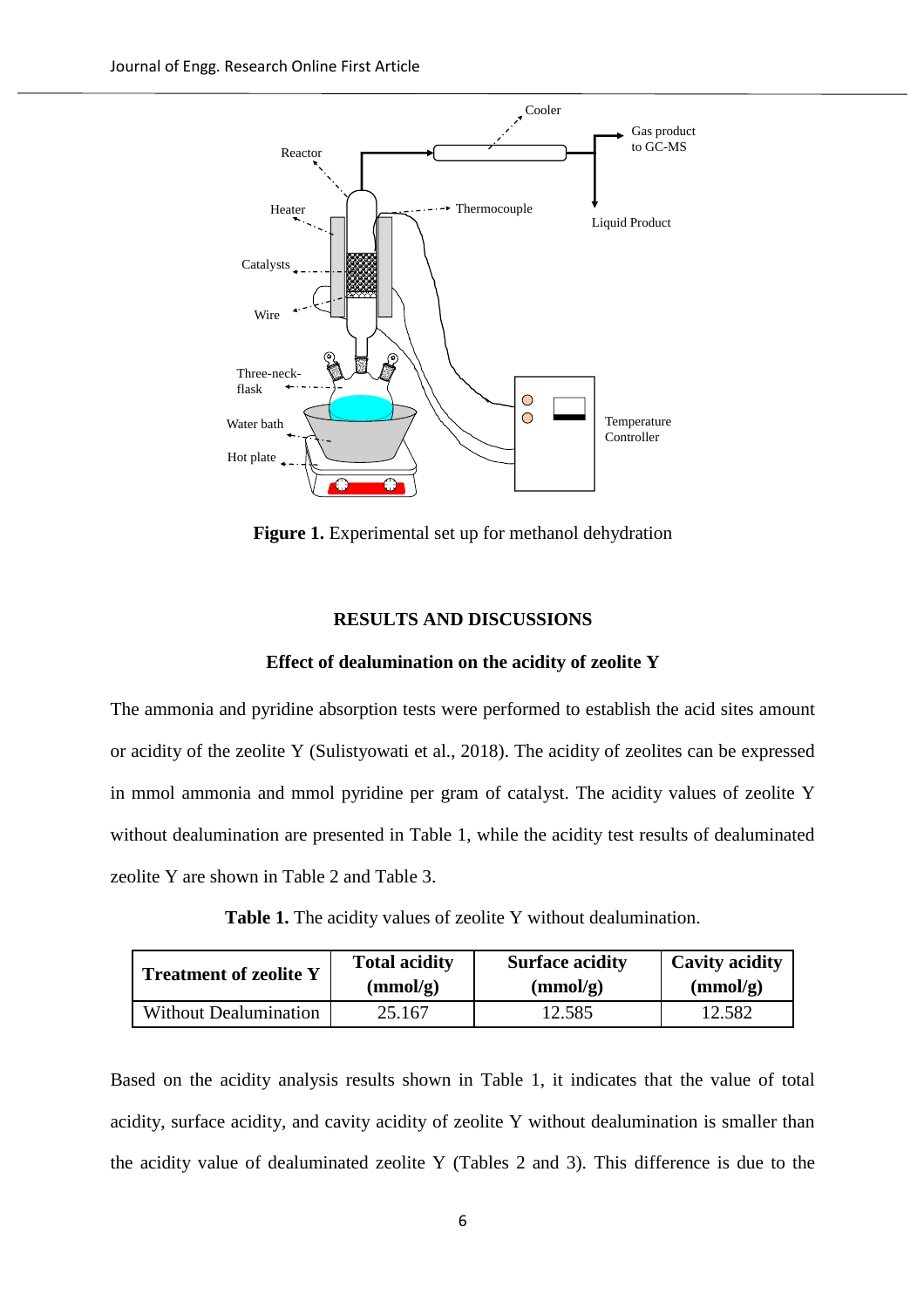dealumination process in zeolite Y reduce alumina so that the dealuminated zeolite Y catalyst has more active sites (Dias and Dias, 2018).

| <b>Dealumination</b>      | <b>Total acidity</b> | <b>Surface acidity</b> | <b>Cavity acidity</b> |
|---------------------------|----------------------|------------------------|-----------------------|
| temperature $(^{\circ}C)$ | (mmol/g)             | (mmol/g)               | (mmol/g)              |
|                           | 33.099               | 13.148                 | 19.951                |
| 45                        | 35.953               | 13.654                 | 22.299                |
| 50                        | 37.665               | 13.401                 | 24.264                |
| 55                        | 33.099               | 13.401                 | 19.698                |
| 60                        | 34.811               | 14.159                 | 20.652                |

Table 2. The analysis results of the dealuminated zeolite Y acidity at an acid solution concentration of 8.5 N.

Table 2 shows the acidity analysis results of the dealuminated zeolite Y at various dealumination temperatures. It shows that the dealumination temperature of 50ºC is the best. The temperature of the dealumination process affects catalyst crystallinity. The higher the dealumination temperature, the higher the catalyst crystallinity. However, at higher temperatures, the framework begins to be a failure; therefore, the zeolite structure changes lead to a reduction in the zeolite Y crystallinity (Borges and de Macedo, 2016). As a result, the zeolite acidity decreases.

**Table 3.** The analysis results of the dealuminated zeolite Y acidity at a dealumination temperature of 50°C

| <b>Acid concentration</b> | <b>Total acidity</b> | <b>Surface acidity</b> | <b>Cavity acidity</b> |
|---------------------------|----------------------|------------------------|-----------------------|
|                           | (mmol/g)             | (mmol/g)               | (mmol/g)              |
| 7.5                       | 33.099               | 13.401                 | 19.698                |
|                           | 32.529               | 13.401                 | 19.128                |
| 8.5                       | 37.665               | 13.401                 | 24.264                |
|                           | 33.670               | 13.654                 | 20.016                |
| 9.5                       | 33.099               | 13.401                 | 19.698                |

Table 3 shows the acidity analysis results of the dealuminated zeolite Y at various acid concentrations. It shows that the concentration of 8.5 N is the best. The addition of acid aims to exchange the cations present; consequently, the zeolite will form zeolite-H. An exchange  $occurs$  between cations in zeolites and  $H<sup>+</sup>$ . These cations can be exchanged with other cations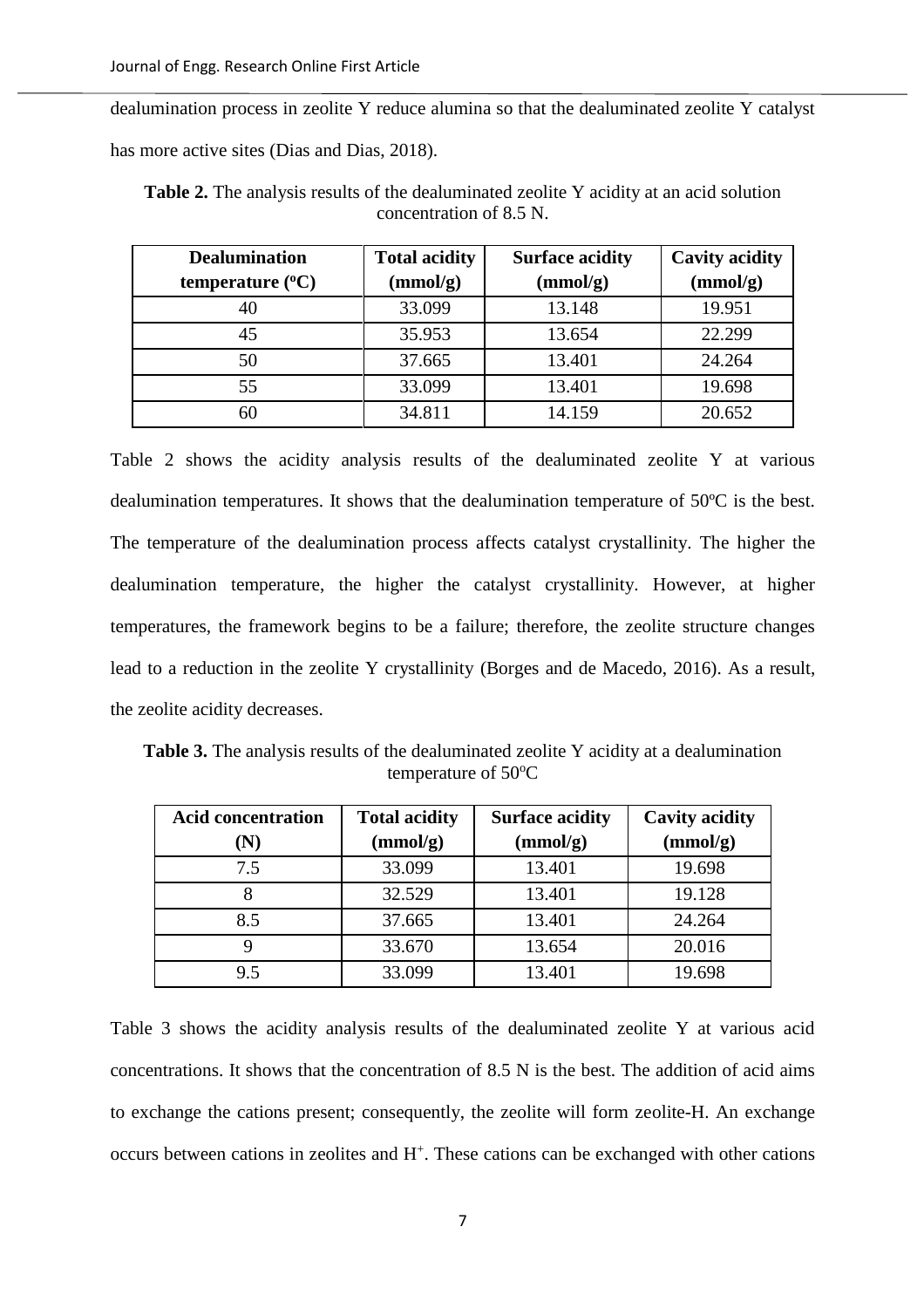so that all the cations will be exchanged for  $H^+$ . The higher the acid solution concentration, the more Al is released from its bonds. However, higher concentrations of sulfuric acid solution cause an ineffective exchange of  $H<sup>+</sup>$  ions with base ions contained in the zeolite structure due to the limitation of the base ion lattice in the zeolite structure (Sulistyowati et al., 2018).

#### **Effect of dealumination on the Si/Al composition of zeolite Y**

In the dealumination process, zeolite acidity is also decided based on the Si/Al ratio. Thus, the purpose of XRF analysis on zeolite is to find out the composition of Si and Al in zeolite Y before and after dealumination process. The results of the XRF test on the zeolite Y catalysts are shown in Tables 4, 5, and 6.

**Table 4.** The XRF analysis results of the zeolite Y without dealumination.

| <b>Treatment of zeolite Y</b> | Composition of Si<br>$\frac{6}{2}$ mass) | <b>Composition of Al</b><br>$(\%$ mass) | <b>Ratio of Si/Al</b> |
|-------------------------------|------------------------------------------|-----------------------------------------|-----------------------|
| <b>Without Dealumination</b>  | 10.2                                     | 3.320                                   | 3.07                  |

In the dealumination process, Al atoms are released from zeolites. This dealumination is conducted to increase the Si/Al ratio. Changes in the Si/Al ratio of material will affect the nature of the material. As the Si/Al ratio of a zeolite material increases, the acid sites on the zeolite itself increase (Dias and Dias, 2018). Dealumination will also cause the material to be more hydrophobic (Borges and de Macedo, 2016). Tables 4 shows that the Si/Al ratio of zeolite Y which has not been dealuminated is 3.07. Meanwhile, zeolite that has been dealuminated has a higher Si/Al ratio (Tables 5 and 6). This shows that the dealumination of zeolite Y by  $H_2SO_4$  influences the Si/Al ratio in zeolite Y so that the Si/Al ratio in zeolite Y increases after dealumination process.

**Table 5.** The XRF analysis results of the dealuminated zeolite Y at an acid solution concentration of 8.5 N.

|  | <b>Dealumination</b> | Composition of Si   Composition of Al   Ratio of Si/Al |  |  |
|--|----------------------|--------------------------------------------------------|--|--|
|--|----------------------|--------------------------------------------------------|--|--|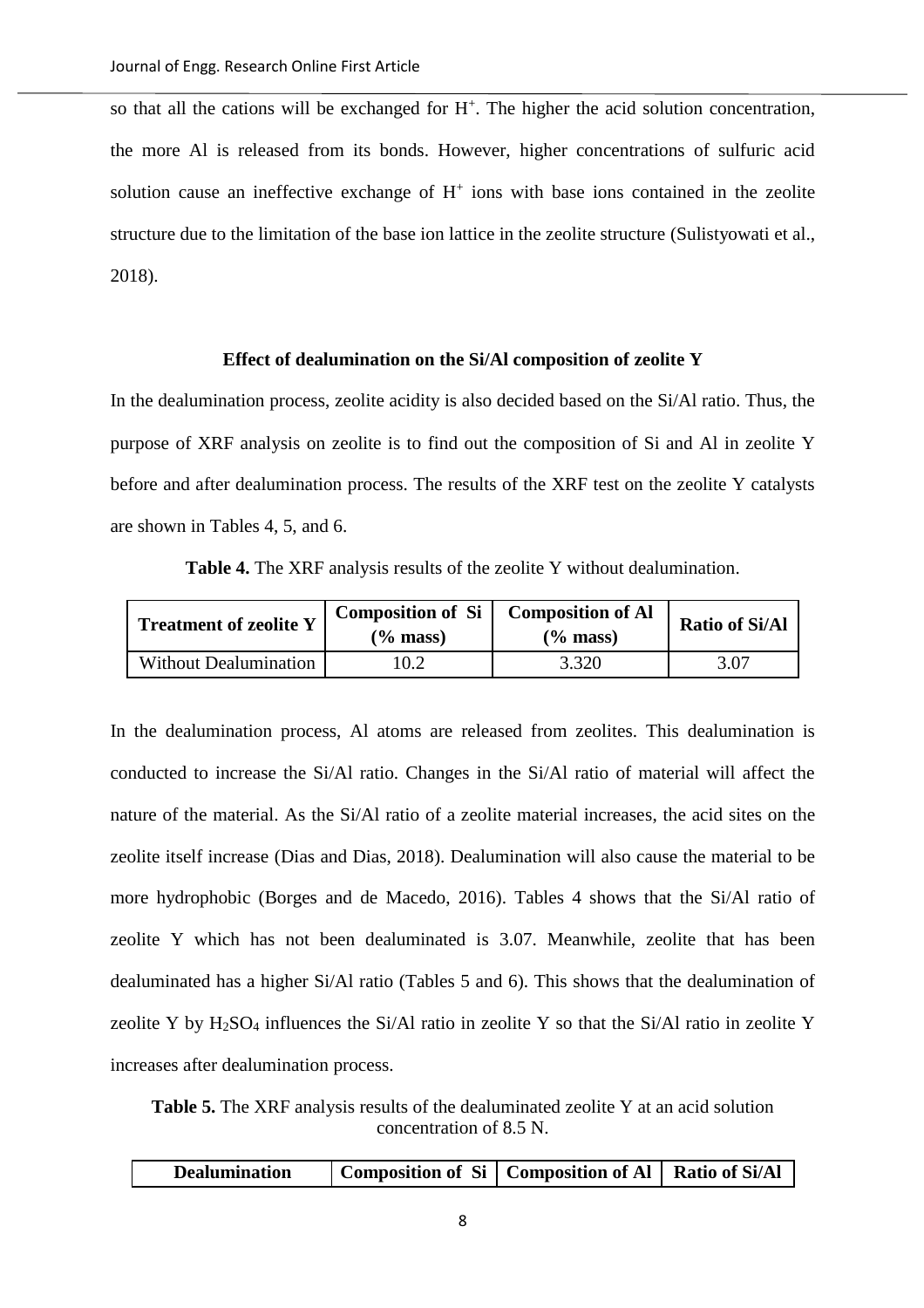| temperature $(^{\circ}C)$ | $(\%$ mass) | $(\%$ mass) |       |
|---------------------------|-------------|-------------|-------|
|                           | 17.5        | 0.331       | 52.87 |
|                           | 18.9        | 0.367       | 51.49 |
| 50                        | 19.3        | 0.278       | 69.42 |
| 55                        | 18.0        | 0.330       | 54.54 |
|                           | 15.7        | 0.291       | 53.95 |

**Table 6.** The XRF analysis results of the dealuminated zeolite Y at a dealumination temperature of  $50^{\circ}$ C

| <b>Acid</b>         | Composition of Si | <b>Composition of Al</b> | <b>Ratio of Si/Al</b> |
|---------------------|-------------------|--------------------------|-----------------------|
| concentration $(N)$ | $(\%$ mass)       | $(\%$ mass)              |                       |
| 7.5                 | 73.2              | 2.000                    | 36.60                 |
|                     | 70.8              | 2.390                    | 29.62                 |
| 8.5                 | 19.3              | 0.278                    | 69.42                 |
|                     | 74.6              | 1.580                    | 47.22                 |
| 9.5                 | 73.2              | 1.720                    | 42.56                 |

The XRF analysis results in Table 5 show that the zeolite Y dealumination process with the variation of the dealumination temperature shows that the highest Si/Al ratio obtained occurs at 50°C. These results are in accordance with the acidity analysis which shows that the acidity of zeolite has the highest value at a dealumination temperature of 50°C.

Table 6 shows that the highest Si/Al ratio is obtained at a concentration of 8.5 N. These results are in accordance with the acidity analysis of zeolite which shows the highest value at a concentration of 8.5 N. Therefore, based on the results of acidity analysis and XRF analysis, it is suggested that the best concentration conditions were obtained at 8.5 N.

# **Effect of dealumination on the surface area of zeolite Y**

The zeolite surface area can be established using the Brunauer-Emmett-Teller (BET) analysis and the results are presented in Tables 7, 8, and 9.

**Table 7.** The BET analysis results of the zeolite Y without dealumination.

| <b>Treatment of zeolite Y</b> | <b>Surface Area</b> | <b>Pore Volume</b> | <b>Pore Radius</b> |
|-------------------------------|---------------------|--------------------|--------------------|
|                               | $(m^2/g)$           | (cc/g)             | (A)                |
| <b>Without Dealumination</b>  | 668.694             | 0 027              | 15.301             |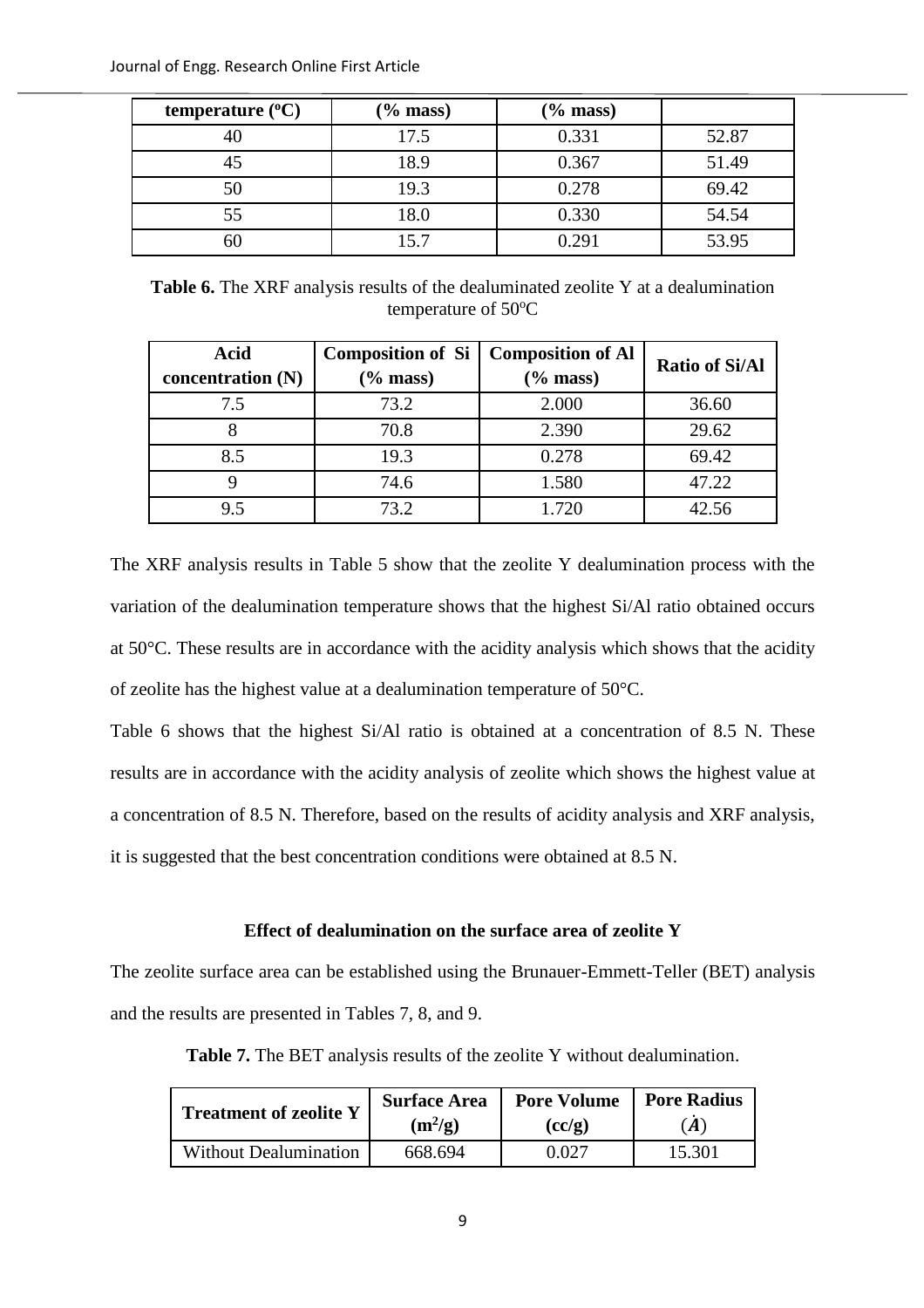| <b>Dealumination temperature</b> | <b>Surface Area</b> | <b>Pore Volume</b> | <b>Pore Radius</b> |
|----------------------------------|---------------------|--------------------|--------------------|
| $({}^o\mathbf{C})$               | $(m^2/g)$           | (cc/g)             | $\dot{A}$          |
| 40                               | 21.432              | 0.032              | 15.306             |
| 45                               | 9.162               | 0.015              | 17.050             |
| 50                               | 41.310              | 0.074              | 15.295             |
| 55                               | 20.400              | 0.030              | 21.589             |
| 60                               | 20.387              | 0.034              | 15.305             |

**Table 8.** The BET analysis results of the dealuminated zeolite Y at an acid solution concentration of 8.5 N.

**Table 9.** The BET analysis results of the dealuminated Zeolite Y at a dealumination temperature of 50°C

| <b>Acid concentration</b> | <b>Surface Area</b> | <b>Pore Volume</b> | <b>Pore Radius</b> |
|---------------------------|---------------------|--------------------|--------------------|
| $(\mathbf{N})$            | $(m^2/g)$           | (cc/g)             | (A)                |
| 7.5                       | 13.044              | 0.024              | 17.353             |
|                           | 9.582               | 0.021              | 16.088             |
| 8.5                       | 41.310              | 0.074              | 15.295             |
|                           | 7.041               | 0.017              | 18.859             |
| 9.5                       | 13.175              | 0.028              | 16.022             |

Tables 8 and 9 show that the zeolite Y surface area that has been dealuminated decreased compared to zeolite Y without dealumination (Table 7). This change in the surface area proves that the zeolite Y structure also changes. The change in zeolite structure is due to the change in the zeolite Y catalyst pore size as a result of the dealumination process.

Tables 8 and 9 indicate that the dealuminated zeolite Y surface area is smaller than the zeolite Y surface area without dealumination (Table 7). These results are following the results of the study conducted by Peron et al. (2019). This phenomenon indicates that the dealumination process can damage the structure of alumina and silica from zeolites so that it can reduce the surface area of zeolites. High calcination temperature (550°C) causes the zeolite surface area to get smaller.

The zeolite dealumination process using acids can improve the character of zeolites, including increasing acidity, crystallinity, specific surface area, Si/Al ratio and loss of impurity (Borges and de Macedo, 2016). In addition, in the dealumination process, Si can substitute for Al which is lost due to the dealumination process (Dias and Dias, 2018; Lutz, 2014).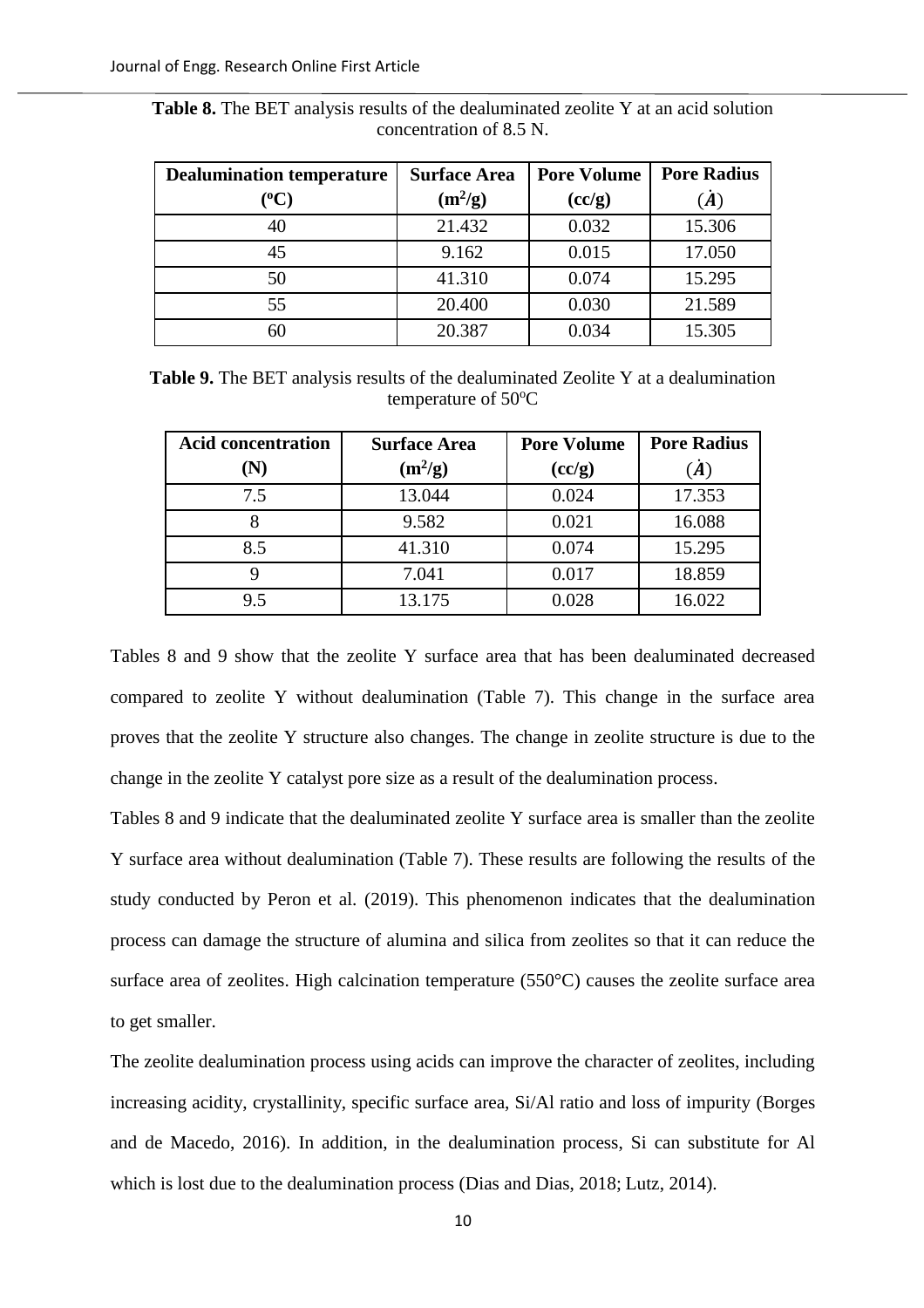In Tables 8 and 9, the highest zeolite surface area after dealumination was acquired at a dealumination temperature of 50°C and an acid solution concentration of 8.5 N, namely 41.310  $\mathrm{m}^2/\mathrm{g}$ . Based on the XRF analysis shown in Tables 5 and 6, it was discovered that the highest Si/Al ratio was obtained at dealumination temperature and acid solution concentration of 50°C and 8.5 N, namely 69.42. In the dealumination process, the Si atom replaces the place left by the Al atom so that the Si content in the zeolite sample increases (Lutz, 2014). The insertion of Si atoms in the pores of the catalyst causes a reduction in pore size so that the zeolite surface area increases. Particles with smaller pores have a higher specific area.

#### **Effect of dealumination on surface morphology of zeolite Y**

The surface morphology of zeolite Y can be observed by microstructure analysis using Scanning Electron Microscopy (SEM). The results of the SEM analysis are shown in Figure 2.



**Figure 2.** The results of SEM analysis of zeolite Y with a magnification of 3000x: (a) Without-dealumination; (b) Dealumination.

It can be seen in Figure 2 that zeolite Y structure has been changed after dealumination process. These changes are shown with the agglomerate formation of several particles after dealumination (Figure 2b, red circle). This fact occurs because of the magnetic properties of the particles, especially Si and O atoms (Rüscher et al., 2006). Zeolites that have been dealuminated do not contain Al, so Si which substitutes Al on the surface structure of zeolites reacts with O atoms to form SiO4.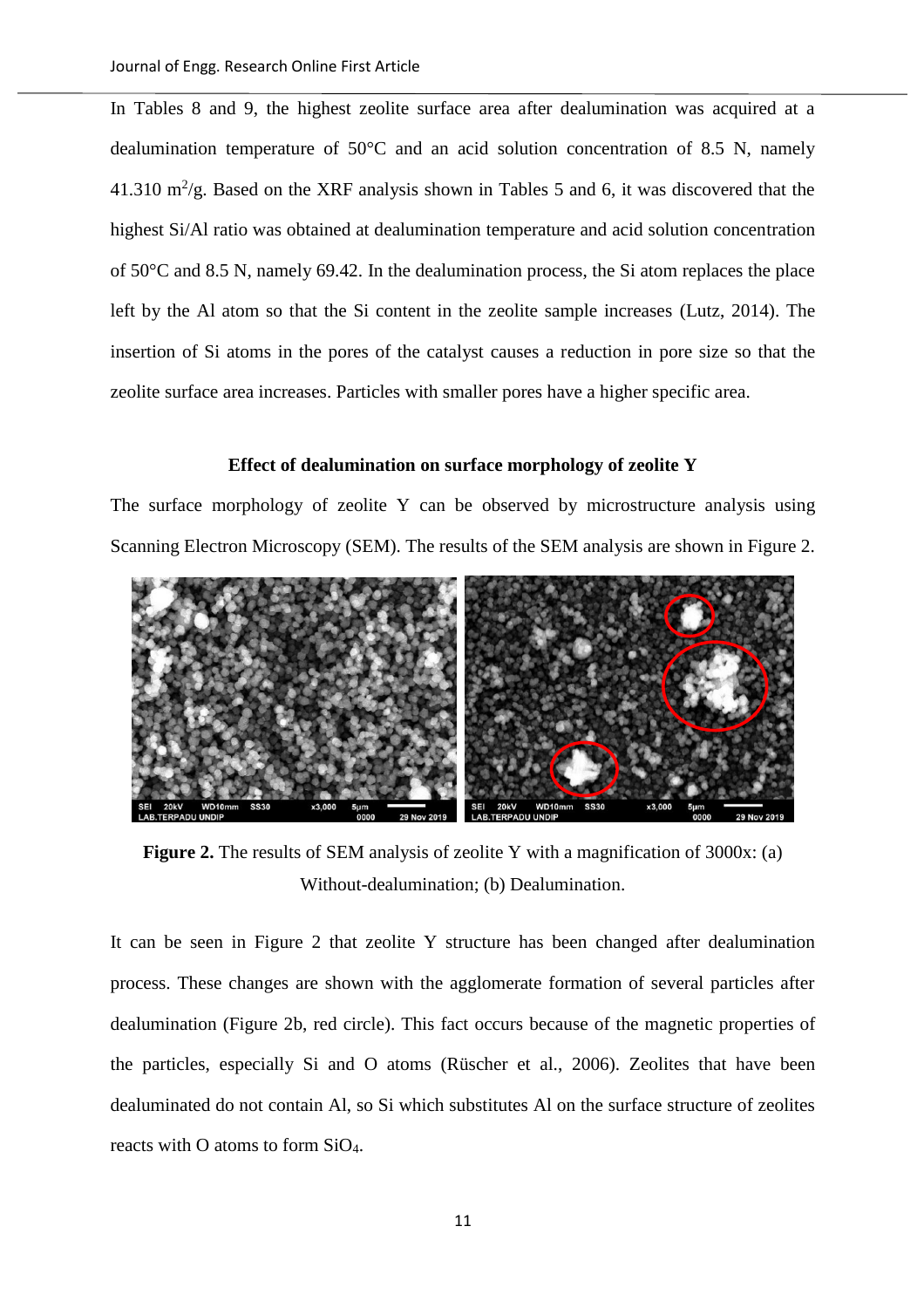#### **Performance test of the dealuminated zeolite Y in dimethyl ether synthesis**

The performance test of zeolite Y was performed by comparing the performance of zeolite Y without dealumination and dealuminated zeolite Y in dimethyl ether synthesis. The dealuminated zeolite Y used in the performance test is the dealuminated zeolite Y that has the highest acidity which is obtained at dealumination temperature of 50°C and sulfuric acid solution concentration of 8.5 N. The results of the zeolite Y performance tests are presented in Table 10.

Table 10. Methanol conversion to dimethyl ether in the performance test of zeolite Y

| <b>Treatment of zeolit Y</b> | <b>Methanol conversion</b> $(\% )$ |
|------------------------------|------------------------------------|
| <b>Without Dealumination</b> | 46.25                              |
| Dealumination                | 76.07                              |

As can be seen in Table 10, methanol conversion to dimethyl ether obtained by dealuminated zeolite Y is higher than obtained by zeolite Y without dealumination. These results prove that the dealuminated zeolite Y has greater activity compared to zeolite Y without dealumination. The methanol conversion obtained in this study is greater than the methanol conversion obtained by other catalysts reported in several previous studies such as CuO-Al2O<sup>3</sup> (Chiang and Lin, 2017),  $\gamma$ -Al<sub>2</sub>O<sub>3</sub> (Kosova and Kurnia, 2011), Fe<sub>3</sub>O<sub>4</sub>/ $\gamma$ - $\chi$ -Al<sub>2</sub>O<sub>3</sub> (Armenta et al., 2020). This proves that the zeolite Y catalyst which was dealuminated by using acid solution has a higher activity compared to other catalysts so that it can produce a higher conversion.

The reaction mechanism in this study adopts the reaction mechanism proposed by Lu et al. (2004). Lu et al. (2004) used HZSM-5 as a catalyst in the methanol dehydration to dimethyl ether. The reaction mechanism is as follows,

| $CH_3OH(a) + HY \Leftrightarrow HYCH_3OH$                                                                               |     |
|-------------------------------------------------------------------------------------------------------------------------|-----|
| $HYCH_3OH \Leftrightarrow CH_3^+Y + H_2O(a)$                                                                            | (2) |
| $CH_3^+Y^-$ + HYCH <sub>3</sub> OH $\Leftrightarrow$ HYCH <sub>3</sub> OCH <sub>3</sub> <sup>+</sup> H + Y <sup>-</sup> | (3) |
| $HYCH_3OCH_3^+H \Leftrightarrow HYCH_3OCH_3H^+$                                                                         | (4) |
| $HYCH_3OCH_3H^+ \Leftrightarrow HYCH_3OCH_3 + H^+$                                                                      |     |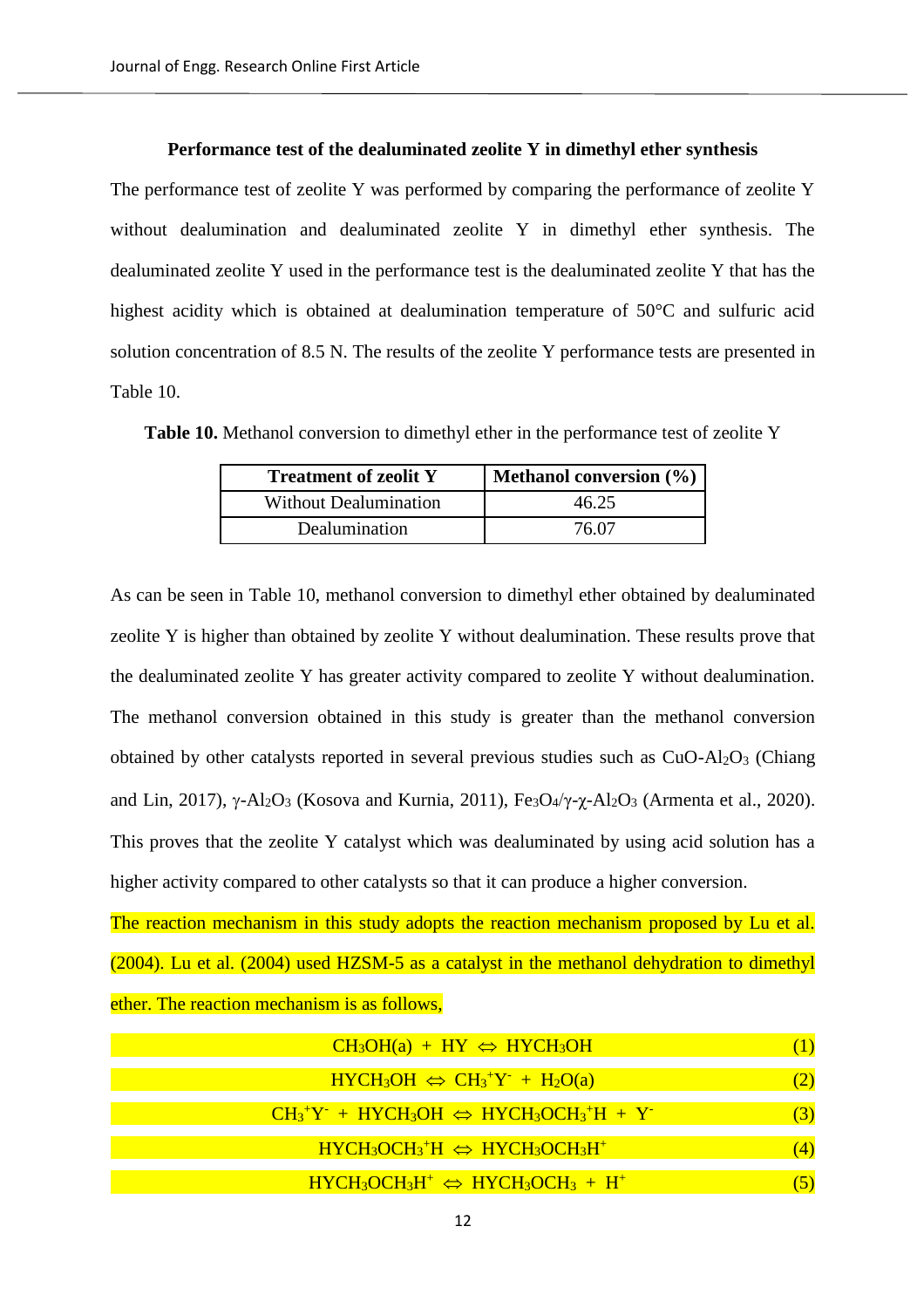| $HYCH_3OCH_3 \Leftrightarrow CH_3OCH_3 + HY$ |  |
|----------------------------------------------|--|
|                                              |  |
| $H^+ + Y^- \Leftrightarrow HY$               |  |

#### **CONCLUSIONS**

The dealumination process has a very significant effect on zeolite acidity. The zeolite acidity is determined by the acidity of the cavity in the zeolite where the dealuminated zeolite has a higher cavity acidity than the zeolite without dealumination. The dealumination process also causes the enlargement of the zeolite pores which is causing in the decrease of the dealuminated zeolite surface area. Dealuminated zeolites have structural changes wherein the agglomerate of several particles is formed. The best dealumination results are obtained at dealumination temperature of  $50^{\circ}$ C and H<sub>2</sub>SO<sub>4</sub> solution concentration of 8.5 N with the total acidity and Si/Al ratio obtained are 37.665 mmol/g and 69.4, respectively. The performance test of zeolite Y catalysts in dimethyl ether synthesis proves that the dealuminated zeolite Y can produce greater results compared to zeolite Y without dealumination.

#### **ACKNOWLEDGEMENTS**

The authors would like to thank Ministry of Research and Technology (Kemenristekdikti) through the *Penelitian Dasar Unggulan Perguruan Tinggi* (PDUPT) (Primary University Flagship Research) Program with the research contract number: 267-64/UN7.P4.3/PP/2019.

### **REFERENCES**

**Armenta, M.A., Maytorena, V.M., Flores–Sánchez, L.A., Quintana, J.M., Valdez, R. & Olivas, A. 2020.** Dimethyl ether production via methanol dehydration using Fe<sub>3</sub>O<sub>4</sub> and CuO over  $\gamma$ - $\chi$ -Al<sub>2</sub>O<sub>3</sub> nanocatalysts. Fuel. 280(118545): 1-10.

**Borges, L.D. & de Macedo, J.L. 2016.** Solid-state dealumination of zeolite Y: Structural characterization and acidity analysis by calorimetric measurements. Microporous and Mesoporous Materials. 236: 85–93.

**Brunauer, S., Emmett, P.H. & Teller, E. 1938.** Adsorption of gases in multimolecular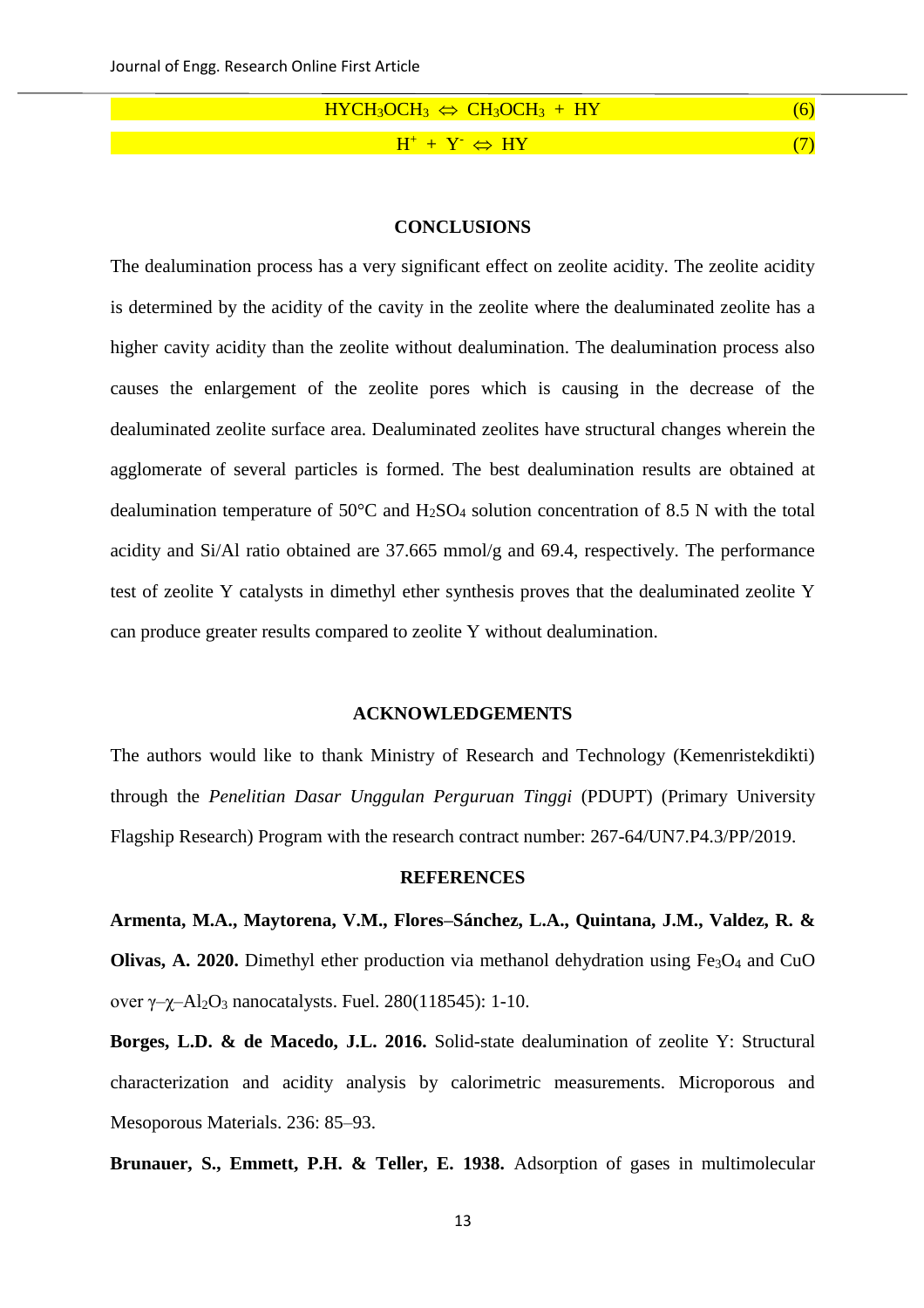layers. Journal of the American Chemical Society. 60(2): 309–19.

**Cai, M., Palčić, A., Subramanian, V., Moldovan, S., Ersen, O., Valtchev, V., Ordomsky, V.V. & Khodakov, A.Y. 2016.** Direct dimethyl ether synthesis from syngas on copper-zeolite hybrid catalysts with a wide range of zeolite particle sizes. Journal of Catalysis. 338: 227–38.

**Catizzone, E., Aloise, A., Migliori, M. & Giordano, G. 2015.** Dimethyl ether synthesis via methanol dehydration: Effect of zeolite structure. Applied Catalysis A: General. 502: 215–20.

**Chiang, C.L. & Lin, K.S. 2017.** Preparation and characterization of CuO–Al<sub>2</sub>O<sub>3</sub> catalyst for dimethyl ether production via methanol dehydration. International Journal of Hydrogen Energy. 42(37): 23526–38.

**DeCanio, S.J., Sohn, J.R., Fritz, P.O. & Lunsford, J.H. 1986.** Acid catalysis by dealuminated zeolite-Y: I. Methanol dehydration and cumene dealkylation. Journal of Catalysis. 101: 132–41.

**Dias, S.C.L. & Dias, J.A. 2018.** Effects of the dealumination methodology on the FER zeolite acidity: a study with fractional factorial design. Molecular Catalysis. 458: 139–44.

**Hosseininejad, S., Afacan, A. & Hayes, R.E. 2011.** Catalytic and kinetic study of methanol dehydration to dimethyl ether. Chemical Engineering Research and Design. 90(6): 825–33.

**Kosova, N.I. & Kurnia, L.N. 2011.** A single-stage catalytic process for obtaining dimethyl ether from synthesis gas. Chemistry for Sustainable Development. 19: 201–05.

**Lu, W-Z., Teng, L-H. & Xiao, W-D. 2004.** Simulation and experiment study of dimethyl ether synthesis from syngas in a fluidized-bed reactor. Chemical Engineering Science. 59: 5455–64.

**Lutz, W. 2014.** Zeolite Y: Synthesis, modification, and properties—A case revisited. Advances in Materials Science and Engineering. 1–20.

**Müller, J.M., Mesquita, G.C., Franco, S.M., Borges, L.D., De Macedo, J.L., Dias, J.A. &**  Dias, S.C.L. 2015. Solid-state dealumination of zeolites for use as catalysts in alcohol dehydration. Microporous and Mesoporous Materials. 204: 50–57.

**Peron, D.V., Zholobenko, V.L., de Melo, J.H.S., Capron, M., Nuns, N., de Souza, M.O.,**